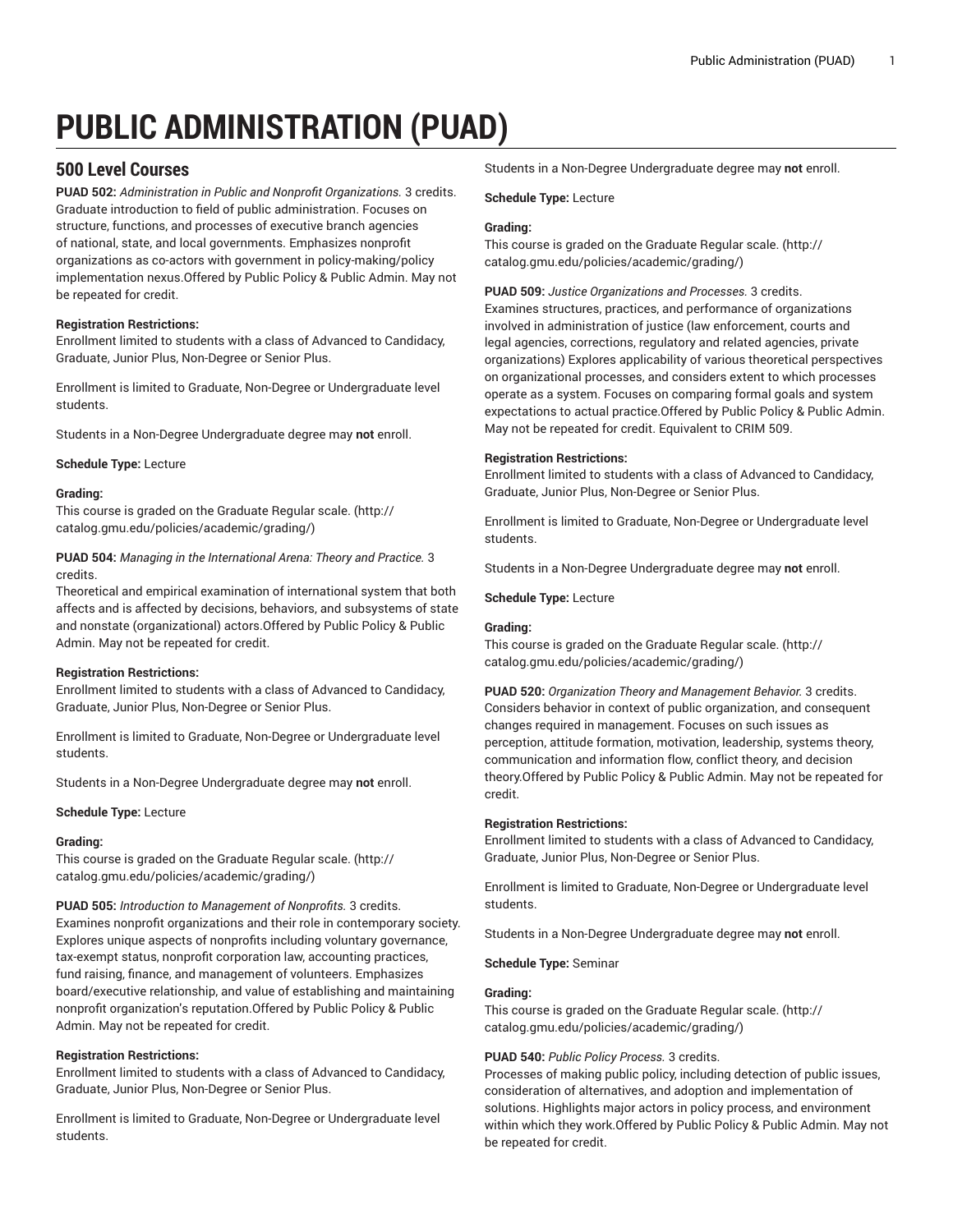**Recommended Prerequisite:** PUAD 502.

## **Registration Restrictions:**

Enrollment limited to students with a class of Advanced to Candidacy, Graduate, Junior Plus, Non-Degree or Senior Plus.

Enrollment is limited to Graduate, Non-Degree or Undergraduate level students.

Students in a Non-Degree Undergraduate degree may **not** enroll.

## **Schedule Type:** Seminar

## **Grading:**

This course is graded on the [Graduate Regular scale.](http://catalog.gmu.edu/policies/academic/grading/) [\(http://](http://catalog.gmu.edu/policies/academic/grading/) [catalog.gmu.edu/policies/academic/grading/\)](http://catalog.gmu.edu/policies/academic/grading/)

# **600 Level Courses**

**PUAD 613:** *Economic Analysis in Public Administration.* 3 credits. Covers major economic issues about role of markets and government in global world. Applies fundamental economic concepts such as cost benefit analysis to public sector.Offered by Public Policy & Public Admin. May not be repeated for credit.

## **Registration Restrictions:**

Required Prerequisites: PUAD 511<sup>B-</sup>, GOVT 511<sup>B-</sup> or PUBP 511<sup>B-</sup>. B- Requires minimum grade of B-.

Enrollment limited to students with a class of Advanced to Candidacy, Graduate, Junior Plus, Non-Degree or Senior Plus.

Enrollment is limited to Graduate, Non-Degree or Undergraduate level students.

Students in a Non-Degree Undergraduate degree may **not** enroll.

**Schedule Type:** Lecture

## **Grading:**

This course is graded on the [Graduate Regular scale.](http://catalog.gmu.edu/policies/academic/grading/) [\(http://](http://catalog.gmu.edu/policies/academic/grading/) [catalog.gmu.edu/policies/academic/grading/\)](http://catalog.gmu.edu/policies/academic/grading/)

#### **PUAD 615:** *Administrative Law.* 3 credits.

Covers law as guiding and controlling force in public-sector operations. Includes application of legal processes to administrative practices and situations, and administrative determination of private rights and obligations.Offered by Public Policy & Public Admin. May not be repeated for credit.

#### **Registration Restrictions:**

Enrollment limited to students with a class of Advanced to Candidacy, Graduate, Junior Plus, Non-Degree or Senior Plus.

Enrollment is limited to Graduate, Non-Degree or Undergraduate level students.

Students in a Non-Degree Undergraduate degree may **not** enroll.

#### **Schedule Type:** Lecture

## **Grading:**

This course is graded on the [Graduate Regular scale.](http://catalog.gmu.edu/policies/academic/grading/) [\(http://](http://catalog.gmu.edu/policies/academic/grading/) [catalog.gmu.edu/policies/academic/grading/\)](http://catalog.gmu.edu/policies/academic/grading/)

## **PUAD 621:** *Principles and Practices in Government Organization and Management.* 3 credits.

Major management theories applicable to American federal system. Emphasizes organization, structure, and operations. Explores relationship of theories to management practices in contemporary American administration.Offered by Public Policy & Public Admin. May not be repeated for credit.

**Recommended Prerequisite:** PUAD 520.

## **Registration Restrictions:**

Enrollment limited to students with a class of Advanced to Candidacy, Graduate, Junior Plus, Non-Degree or Senior Plus.

Enrollment is limited to Graduate, Non-Degree or Undergraduate level students.

Students in a Non-Degree Undergraduate degree may **not** enroll.

## **Schedule Type:** Lecture

## **Grading:**

This course is graded on the [Graduate Regular scale.](http://catalog.gmu.edu/policies/academic/grading/) ([http://](http://catalog.gmu.edu/policies/academic/grading/) [catalog.gmu.edu/policies/academic/grading/](http://catalog.gmu.edu/policies/academic/grading/))

**PUAD 622:** *Program Planning and Implementation.* 3 credits.

Practical exploration of implementing public law in American federal system. Studies construction of organizational apparatus, development of operational plans, and systems of control and evaluation necessary to implement government programs. Emphasizes coordinating tasks and resources required for effective program implementation.Offered by Public Policy & Public Admin. May not be repeated for credit.

**Recommended Prerequisite:** PUAD 520.

## **Registration Restrictions:**

Enrollment limited to students with a class of Advanced to Candidacy, Graduate, Junior Plus, Non-Degree or Senior Plus.

Enrollment is limited to Graduate, Non-Degree or Undergraduate level students.

Students in a Non-Degree Undergraduate degree may **not** enroll.

## **Schedule Type:** Lecture

## **Grading:**

This course is graded on the [Graduate Regular scale.](http://catalog.gmu.edu/policies/academic/grading/) ([http://](http://catalog.gmu.edu/policies/academic/grading/) [catalog.gmu.edu/policies/academic/grading/](http://catalog.gmu.edu/policies/academic/grading/))

#### **PUAD 623:** *Managing Government Contracting.* 3 credits.

Explores unique management and administrative challenges of providing public goods and services through contracts. Examines debates over privatization, and explores tools managers need to address unique accountability challenges associated with this governance tool.Offered by Public Policy & Public Admin. May not be repeated for credit.

#### **Registration Restrictions:**

Enrollment limited to students with a class of Advanced to Candidacy, Graduate, Junior Plus, Non-Degree or Senior Plus.

Enrollment is limited to Graduate, Non-Degree or Undergraduate level students.

Students in a Non-Degree Undergraduate degree may **not** enroll.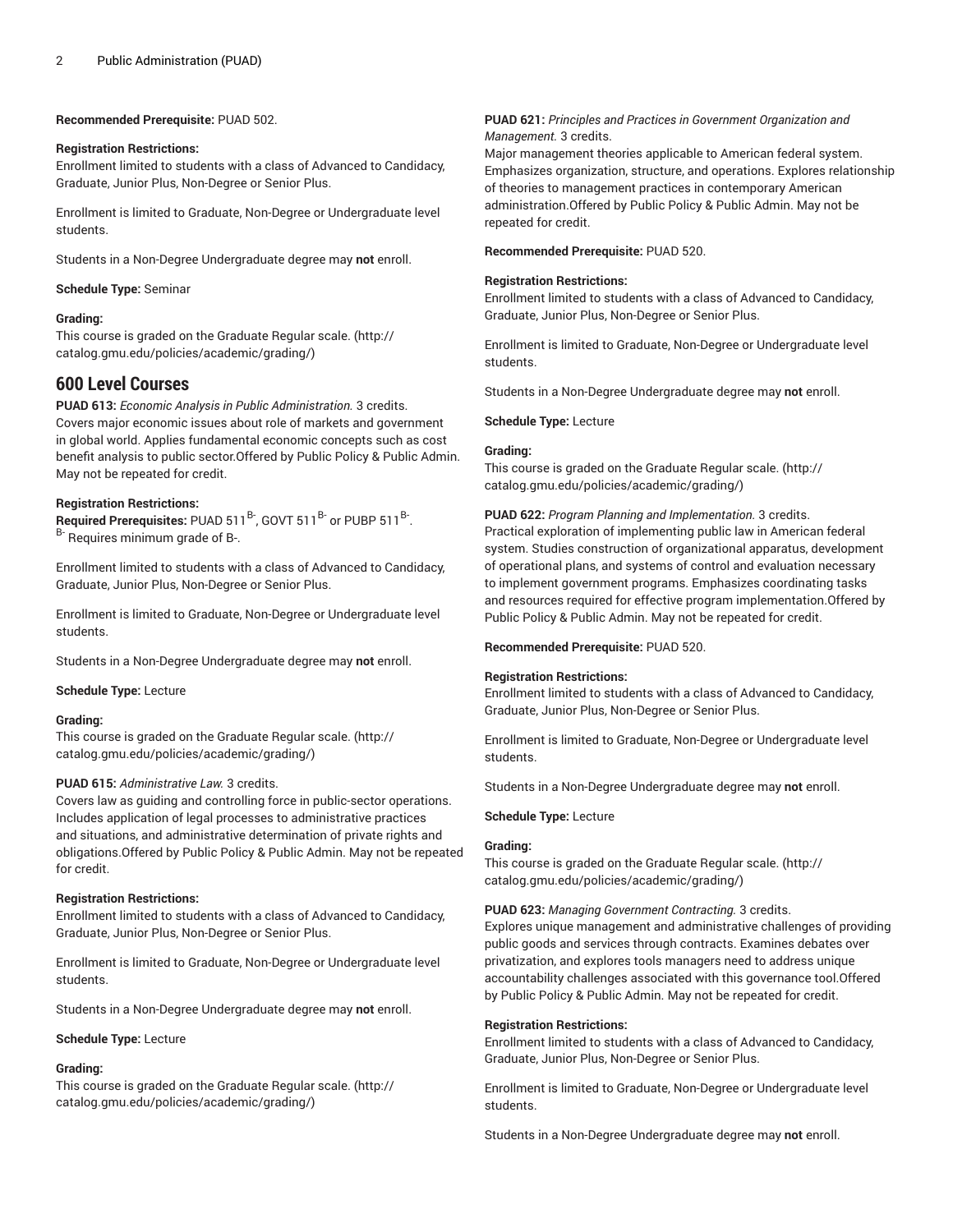## **Schedule Type:** Lecture

#### **Grading:**

This course is graded on the [Graduate Regular scale.](http://catalog.gmu.edu/policies/academic/grading/) [\(http://](http://catalog.gmu.edu/policies/academic/grading/) [catalog.gmu.edu/policies/academic/grading/\)](http://catalog.gmu.edu/policies/academic/grading/)

#### **PUAD 624:** *Public and Private Partnerships.* 3 credits.

Emphasizes entrepreneurial efforts where governments, nonprofit organizations and private companies establish goals and combine resources and talents. Issues of efficiency, accountability, and democratic responsiveness will be examined. Various tools for promoting and implementing such partnerships will be explored.Offered by Public Policy & Public Admin. May not be repeated for credit.

#### **Registration Restrictions:**

Enrollment limited to students with a class of Advanced to Candidacy, Graduate, Junior Plus, Non-Degree or Senior Plus.

Enrollment is limited to Graduate, Non-Degree or Undergraduate level students.

Students in a Non-Degree Undergraduate degree may **not** enroll.

**Schedule Type:** Seminar

## **Grading:**

This course is graded on the [Graduate Regular scale.](http://catalog.gmu.edu/policies/academic/grading/) [\(http://](http://catalog.gmu.edu/policies/academic/grading/) [catalog.gmu.edu/policies/academic/grading/\)](http://catalog.gmu.edu/policies/academic/grading/)

## **PUAD 625:** *Higher Education Law.* 3 credits.

Analyzes legal issues confronting higher education: governance, faculty matters, and student issues. Examples include due process, freedom of speech, and privacy. Reviews key constituents in higher educationstudents, faculty, administrators, board of trustees, and parents -and how their roles are changing.Offered by Public Policy & Public Admin. May not be repeated for credit.

#### **Registration Restrictions:**

Enrollment limited to students with a class of Advanced to Candidacy, Graduate, Junior Plus, Non-Degree or Senior Plus.

Enrollment is limited to Graduate, Non-Degree or Undergraduate level students.

Students in a Non-Degree Undergraduate degree may **not** enroll.

**Schedule Type:** Lecture

#### **Grading:**

This course is graded on the [Graduate Regular scale.](http://catalog.gmu.edu/policies/academic/grading/) [\(http://](http://catalog.gmu.edu/policies/academic/grading/) [catalog.gmu.edu/policies/academic/grading/\)](http://catalog.gmu.edu/policies/academic/grading/)

#### **PUAD 626:** *Consulting Management.* 3 credits.

Explores the consulting industry, changes in the industry and future expectations of consulting as a career. Examines different sectors of consulting such as HR, IT, Operations, Marketing, Succession Planning, Organizational Consulting, Knowledge management, Non-profit and health care and government consulting.Offered by Public Policy & Public Admin. May not be repeated for credit.

## **Registration Restrictions:**

Enrollment limited to students with a class of Advanced to Candidacy, Graduate, Junior Plus, Non-Degree or Senior Plus.

Enrollment is limited to Graduate, Non-Degree or Undergraduate level students.

Students in a Non-Degree Undergraduate degree may **not** enroll.

**Schedule Type:** Seminar

## **Grading:**

This course is graded on the [Graduate Regular scale.](http://catalog.gmu.edu/policies/academic/grading/) ([http://](http://catalog.gmu.edu/policies/academic/grading/) [catalog.gmu.edu/policies/academic/grading/](http://catalog.gmu.edu/policies/academic/grading/))

**PUAD 630:** *Emergency Planning and Preparedness.* 3 credits.

Provides an understanding of the issues associated in developing plans and policies to prepare for disasters, both natural and man made. Overview of nature of challenges posed by different kinds of disasters; discussion of regulatory requirements, sample plans, equipment requirements, collateral and mutual aid support agreements, and methods for testing and updating plans.Offered by Public Policy & Public Admin. May not be repeated for credit.

#### **Registration Restrictions:**

Enrollment limited to students with a class of Advanced to Candidacy, Graduate, Junior Plus, Non-Degree or Senior Plus.

Enrollment is limited to Graduate, Non-Degree or Undergraduate level students.

Students in a Non-Degree Undergraduate degree may **not** enroll.

**Schedule Type:** Seminar

#### **Grading:**

This course is graded on the [Graduate Regular scale.](http://catalog.gmu.edu/policies/academic/grading/) ([http://](http://catalog.gmu.edu/policies/academic/grading/) [catalog.gmu.edu/policies/academic/grading/](http://catalog.gmu.edu/policies/academic/grading/))

**PUAD 631:** *Disaster Response Operations and Recovery.* 3 credits. Explores the principles and practices that promote effective disaster response operations and management. Examines nature of disasters, models for response operations in the United States and roles and responsibilities of various emergency management-related organizations.Offered by Public Policy & Public Admin. May not be repeated for credit.

#### **Registration Restrictions:**

Enrollment limited to students with a class of Advanced to Candidacy, Graduate, Junior Plus, Non-Degree or Senior Plus.

Enrollment is limited to Graduate, Non-Degree or Undergraduate level students.

Students in a Non-Degree Undergraduate degree may **not** enroll.

**Schedule Type:** Seminar

## **Grading:**

This course is graded on the [Graduate Regular scale.](http://catalog.gmu.edu/policies/academic/grading/) ([http://](http://catalog.gmu.edu/policies/academic/grading/) [catalog.gmu.edu/policies/academic/grading/](http://catalog.gmu.edu/policies/academic/grading/))

#### **PUAD 632:** *Terrorism: Theory and Practice.* 3 credits.

Introduces students to the subject of terrorism including the history and evolution of terrorism, case studies of key terrorist groups, the current nature of the terrorist threat, and counterterrorism strategies.Offered by Public Policy & Public Admin. May not be repeated for credit.

#### **Registration Restrictions:**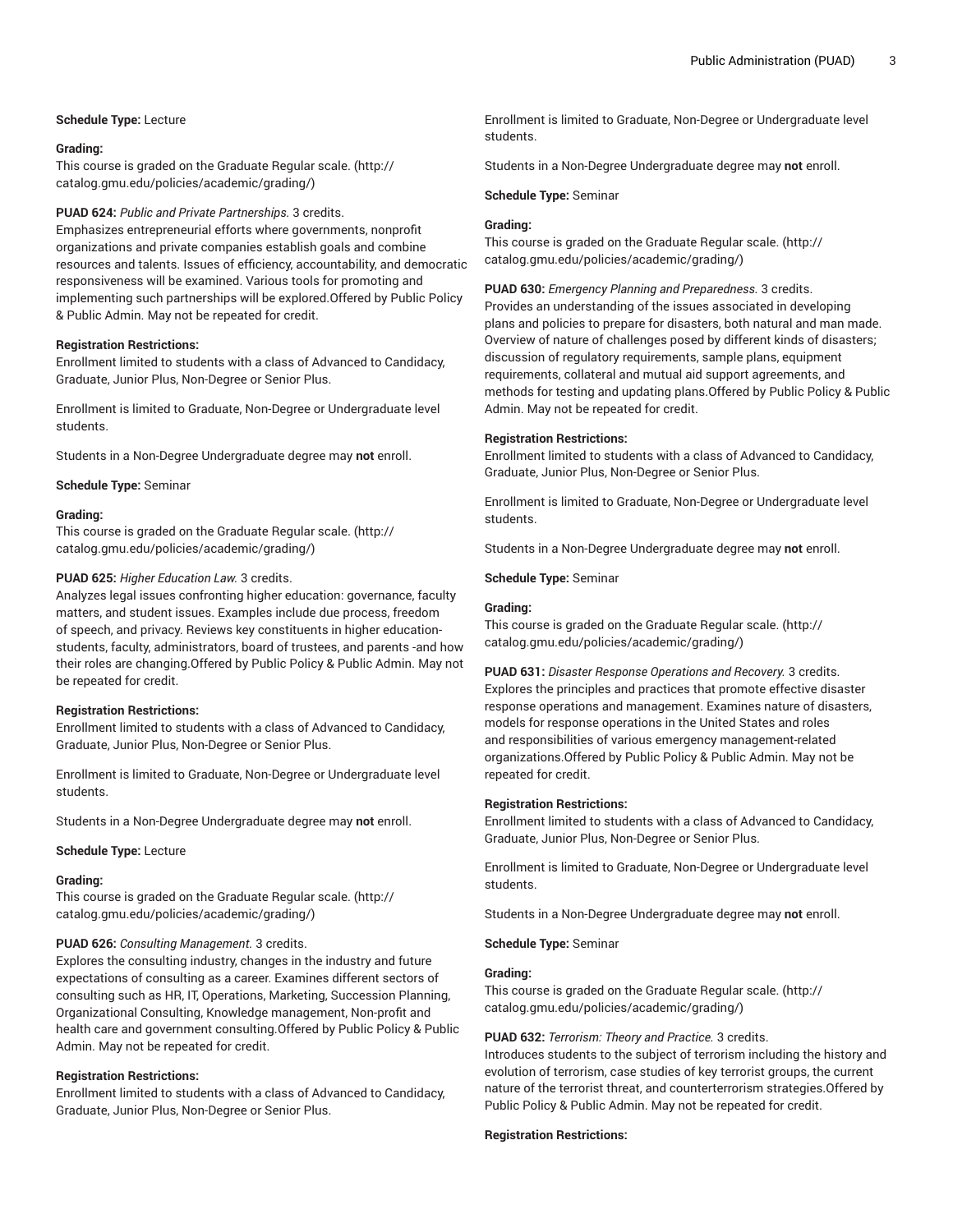Enrollment limited to students with a class of Advanced to Candidacy, Graduate, Junior Plus, Non-Degree or Senior Plus.

Enrollment is limited to Graduate, Non-Degree or Undergraduate level students.

Students in a Non-Degree Undergraduate degree may **not** enroll.

## **Schedule Type:** Seminar

## **Grading:**

This course is graded on the [Graduate Regular scale.](http://catalog.gmu.edu/policies/academic/grading/) [\(http://](http://catalog.gmu.edu/policies/academic/grading/) [catalog.gmu.edu/policies/academic/grading/\)](http://catalog.gmu.edu/policies/academic/grading/)

## **PUAD 633:** *Hazard Mitigation Policy.* 3 credits.

Examines the complex interplay and policy approaches to hazard prevention and protection of known hazards in terms of land use, zoning, infrastructure, and building code management. Focuses on understanding the relative roles of proactive policy design and implementation at the federal, state, and local levels of government.Offered by Public Policy & Public Admin. May not be repeated for credit.

## **Registration Restrictions:**

Enrollment limited to students with a class of Advanced to Candidacy, Graduate, Junior Plus, Non-Degree or Senior Plus.

Enrollment is limited to Graduate, Non-Degree or Undergraduate level students.

Students in a Non-Degree Undergraduate degree may **not** enroll.

**Schedule Type:** Seminar

#### **Grading:**

This course is graded on the [Graduate Regular scale.](http://catalog.gmu.edu/policies/academic/grading/) [\(http://](http://catalog.gmu.edu/policies/academic/grading/) [catalog.gmu.edu/policies/academic/grading/\)](http://catalog.gmu.edu/policies/academic/grading/)

## **PUAD 634:** *Management of International Security.* 3 credits.

Examines theory and practice of managing international security. Emphasizes interplay of organizational structure and bureaucratic dynamics in international context. Presents theory and practice of crisis management, and coordination and comparison of security methods and techniques.Offered by Public Policy & Public Admin. May not be repeated for credit.

#### **Registration Restrictions:**

Enrollment limited to students with a class of Advanced to Candidacy, Graduate, Junior Plus, Non-Degree or Senior Plus.

Enrollment is limited to Graduate, Non-Degree or Undergraduate level students.

Students in a Non-Degree Undergraduate degree may **not** enroll.

#### **Schedule Type:** Lecture

#### **Grading:**

This course is graded on the [Graduate Regular scale.](http://catalog.gmu.edu/policies/academic/grading/) [\(http://](http://catalog.gmu.edu/policies/academic/grading/) [catalog.gmu.edu/policies/academic/grading/\)](http://catalog.gmu.edu/policies/academic/grading/)

**PUAD 635:** *Emergency Preparedness: Interagency Communication and Coordination.* 3 credits.

Considers complex relationships within governments and across sectors and levels of government for effective emergency management in planning, response, recovery, and mitigation phases. Explores

intergovernmental management and network management theories and research to understand the nature of interorganizational problems and potential models for collaboration.Offered by Public Policy & Public Admin. May not be repeated for credit.

#### **Registration Restrictions:**

Enrollment limited to students with a class of Advanced to Candidacy, Graduate, Junior Plus, Non-Degree or Senior Plus.

Enrollment is limited to Graduate, Non-Degree or Undergraduate level students.

Students in a Non-Degree Undergraduate degree may **not** enroll.

**Schedule Type:** Lecture

## **Grading:**

This course is graded on the [Graduate Regular scale.](http://catalog.gmu.edu/policies/academic/grading/) ([http://](http://catalog.gmu.edu/policies/academic/grading/) [catalog.gmu.edu/policies/academic/grading/](http://catalog.gmu.edu/policies/academic/grading/))

**PUAD 636:** *The NGO: Policy and Management.* 3 credits. Explores unique aspects of nonprofit organizations operating in international environments, particularly in relief and development work. Examines relationship between NGO and U.S. and foreign governments. Covers international philanthropy; cross-cultural understanding; and key managerial concerns such as communications, planning, human resource management, control, group process, and project evaluation.Offered by Public Policy & Public Admin. May not be repeated for credit.

#### **Registration Restrictions:**

Enrollment limited to students with a class of Advanced to Candidacy, Graduate, Junior Plus, Non-Degree or Senior Plus.

Enrollment is limited to Graduate, Non-Degree or Undergraduate level students.

Students in a Non-Degree Undergraduate degree may **not** enroll.

**Schedule Type:** Seminar

## **Grading:**

This course is graded on the [Graduate Regular scale.](http://catalog.gmu.edu/policies/academic/grading/) ([http://](http://catalog.gmu.edu/policies/academic/grading/) [catalog.gmu.edu/policies/academic/grading/](http://catalog.gmu.edu/policies/academic/grading/))

#### **PUAD 637:** *Managing Homeland Security.* 3 credits.

Focuses on the Department of Homeland Security and will cover the statutory law that provides the foundation for the department, the resources appropriated to the department, the determination of strategy and priorities, the development of operational capacity, and other challenges associated with top-level (secretarial) management of the department and its principal bureaus.Offered by Public Policy & Public Admin. May not be repeated for credit.

## **Registration Restrictions:**

Enrollment limited to students with a class of Advanced to Candidacy, Graduate, Junior Plus, Non-Degree or Senior Plus.

Enrollment is limited to Graduate, Non-Degree or Undergraduate level students.

Students in a Non-Degree Undergraduate degree may **not** enroll.

**Schedule Type:** Seminar

**Grading:**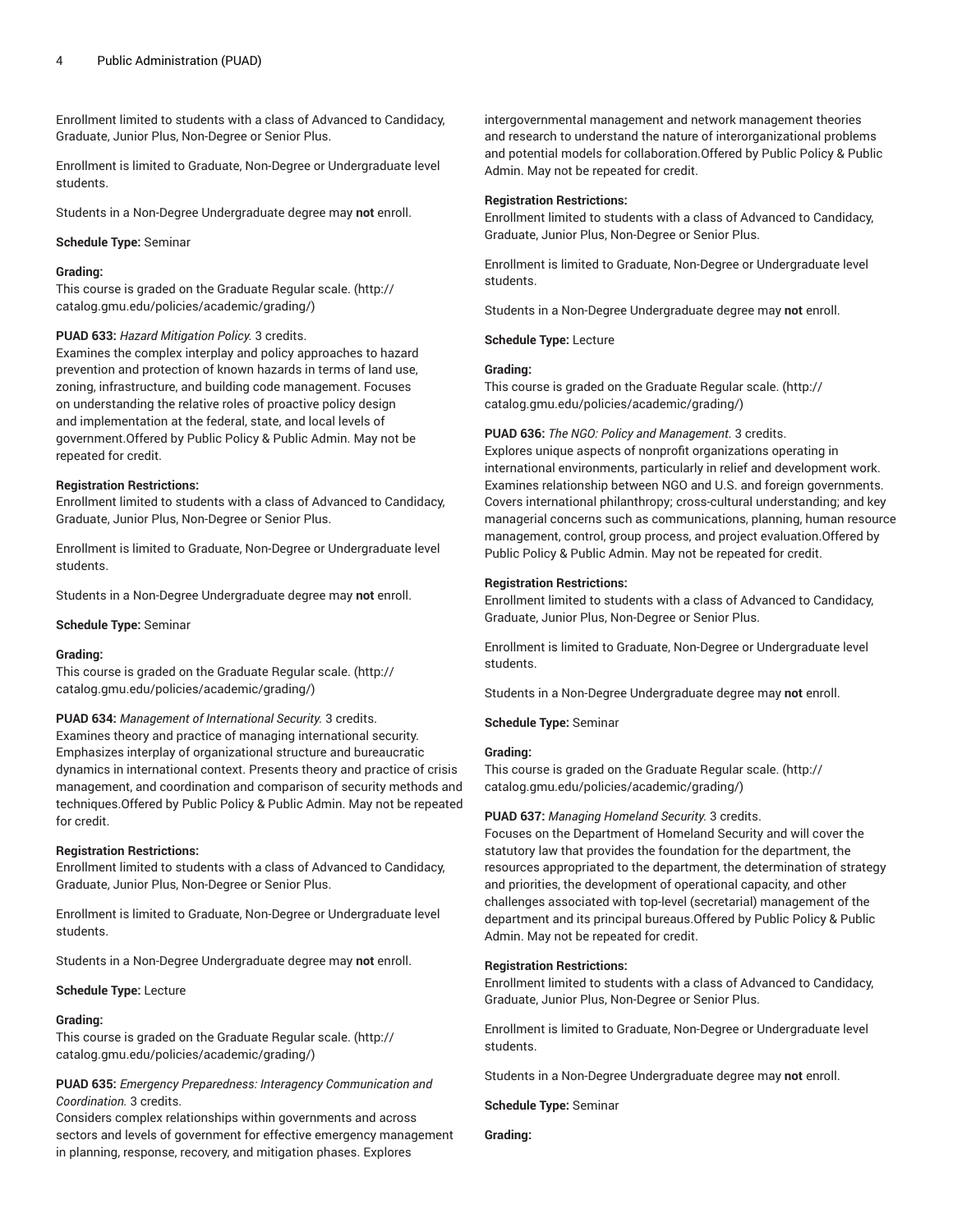This course is graded on the [Graduate Regular scale.](http://catalog.gmu.edu/policies/academic/grading/) [\(http://](http://catalog.gmu.edu/policies/academic/grading/) [catalog.gmu.edu/policies/academic/grading/\)](http://catalog.gmu.edu/policies/academic/grading/)

## **PUAD 642:** *Environmental Policy.* 3 credits.

In-depth examination of environmental policy making. Examines U.S. efforts from 1970 to present to mitigate pollution of nation's air, land, and water; and addresses issues of global concern including biodiversity loss, ozone depletion, and climate change.Offered by Public Policy & Public Admin. May not be repeated for credit. Equivalent to EVPP 642.

**Specialized Designation:** Green Leaf Focused Course

## **Registration Restrictions:**

Enrollment limited to students with a class of Advanced to Candidacy, Graduate, Junior Plus, Non-Degree or Senior Plus.

Enrollment is limited to Graduate, Non-Degree or Undergraduate level students.

Students in a Non-Degree Undergraduate degree may **not** enroll.

**Schedule Type:** Lecture

#### **Grading:**

This course is graded on the [Graduate Regular scale.](http://catalog.gmu.edu/policies/academic/grading/) [\(http://](http://catalog.gmu.edu/policies/academic/grading/) [catalog.gmu.edu/policies/academic/grading/\)](http://catalog.gmu.edu/policies/academic/grading/)

## **PUAD 644:** *Public Policy Models.* 3 credits.

Approaches to modeling policy problems. Includes analysis and comparison of dominant paradigms in policy sciences. Reviews assumptions and implications of different models and their utility for analysis, implementation, and evaluation.Offered by Public Policy & Public Admin. May not be repeated for credit.

#### **Recommended Prerequisite:** PUAD 540.

#### **Registration Restrictions:**

Enrollment limited to students with a class of Advanced to Candidacy, Graduate, Junior Plus, Non-Degree or Senior Plus.

Enrollment is limited to Graduate, Non-Degree or Undergraduate level students.

Students in a Non-Degree Undergraduate degree may **not** enroll.

#### **Schedule Type:** Lecture

#### **Grading:**

This course is graded on the [Graduate Regular scale.](http://catalog.gmu.edu/policies/academic/grading/) [\(http://](http://catalog.gmu.edu/policies/academic/grading/) [catalog.gmu.edu/policies/academic/grading/\)](http://catalog.gmu.edu/policies/academic/grading/)

## **PUAD 645:** *Policy Analysis.* 3 credits.

Introduces concepts and techniques for formal policy analysis, development of skills in applying policy analysis techniques through case studies, and exploring legitimacy and utility of policy analysis.Offered by Public Policy & Public Admin. May not be repeated for credit.

#### **Registration Restrictions:**

Required Prerequisites: GOVT 511<sup>B-</sup> or PUBP 511<sup>B-</sup>. B- Requires minimum grade of B-.

Enrollment limited to students with a class of Advanced to Candidacy, Graduate, Junior Plus, Non-Degree or Senior Plus.

Enrollment is limited to Graduate, Non-Degree or Undergraduate level students.

Students in a Non-Degree Undergraduate degree may **not** enroll.

**Schedule Type:** Seminar

## **Grading:**

This course is graded on the [Graduate Regular scale.](http://catalog.gmu.edu/policies/academic/grading/) ([http://](http://catalog.gmu.edu/policies/academic/grading/) [catalog.gmu.edu/policies/academic/grading/](http://catalog.gmu.edu/policies/academic/grading/))

## **PUAD 649:** *Advocacy and Lobbying.* 3 credits.

Explores how nonprofit organizations advocate and lobby for social change. Considers the different steps in the advocacy process and the broad range of strategies used by non profits seeking to influence public policy.Offered by Public Policy & Public Admin. May not be repeated for credit.

## **Registration Restrictions:**

Enrollment limited to students with a class of Advanced to Candidacy, Graduate, Junior Plus, Non-Degree or Senior Plus.

Enrollment is limited to Graduate, Non-Degree or Undergraduate level students.

Students in a Non-Degree Undergraduate degree may **not** enroll.

**Schedule Type:** Seminar

## **Grading:**

This course is graded on the [Graduate Regular scale.](http://catalog.gmu.edu/policies/academic/grading/) ([http://](http://catalog.gmu.edu/policies/academic/grading/) [catalog.gmu.edu/policies/academic/grading/](http://catalog.gmu.edu/policies/academic/grading/))

**PUAD 651:** *Virginia Politics, Policy, and Administration.* 3 credits. Cultural, demographic, constitutional, and socioeconomic environment of public administration in Virginia. Covers governmental agencies, legislative functions, executive leadership, staff agencies, state-local relationships, intrastate regionalism, administrative customs peculiar to Virginia.Offered by Public Policy & Public Admin. May not be repeated for credit.

#### **Recommended Prerequisite:** PUAD 502.

#### **Registration Restrictions:**

Enrollment limited to students with a class of Advanced to Candidacy, Graduate, Junior Plus, Non-Degree or Senior Plus.

Enrollment is limited to Graduate, Non-Degree or Undergraduate level students.

Students in a Non-Degree Undergraduate degree may **not** enroll.

**Schedule Type:** Lecture

## **Grading:**

This course is graded on the [Graduate Regular scale.](http://catalog.gmu.edu/policies/academic/grading/) ([http://](http://catalog.gmu.edu/policies/academic/grading/) [catalog.gmu.edu/policies/academic/grading/](http://catalog.gmu.edu/policies/academic/grading/))

## **PUAD 652:** *Leading in the Nonprofit Sector.* 3 credits.

Introduces students to a broad range of nonprofit leadership issues. Examines the challenges leaders face within nonprofit organizations and considers how nonprofit staff lead in communities. Also explores critical nonprofit issues which those aspiring to leadership in the nonprofit sector should be informed and have opinions about, such as the argument that there are too many nonprofit organizations or that more philanthropy should be directed to helping the poor.Offered by Public Policy & Public Admin. May not be repeated for credit.

#### **Registration Restrictions:**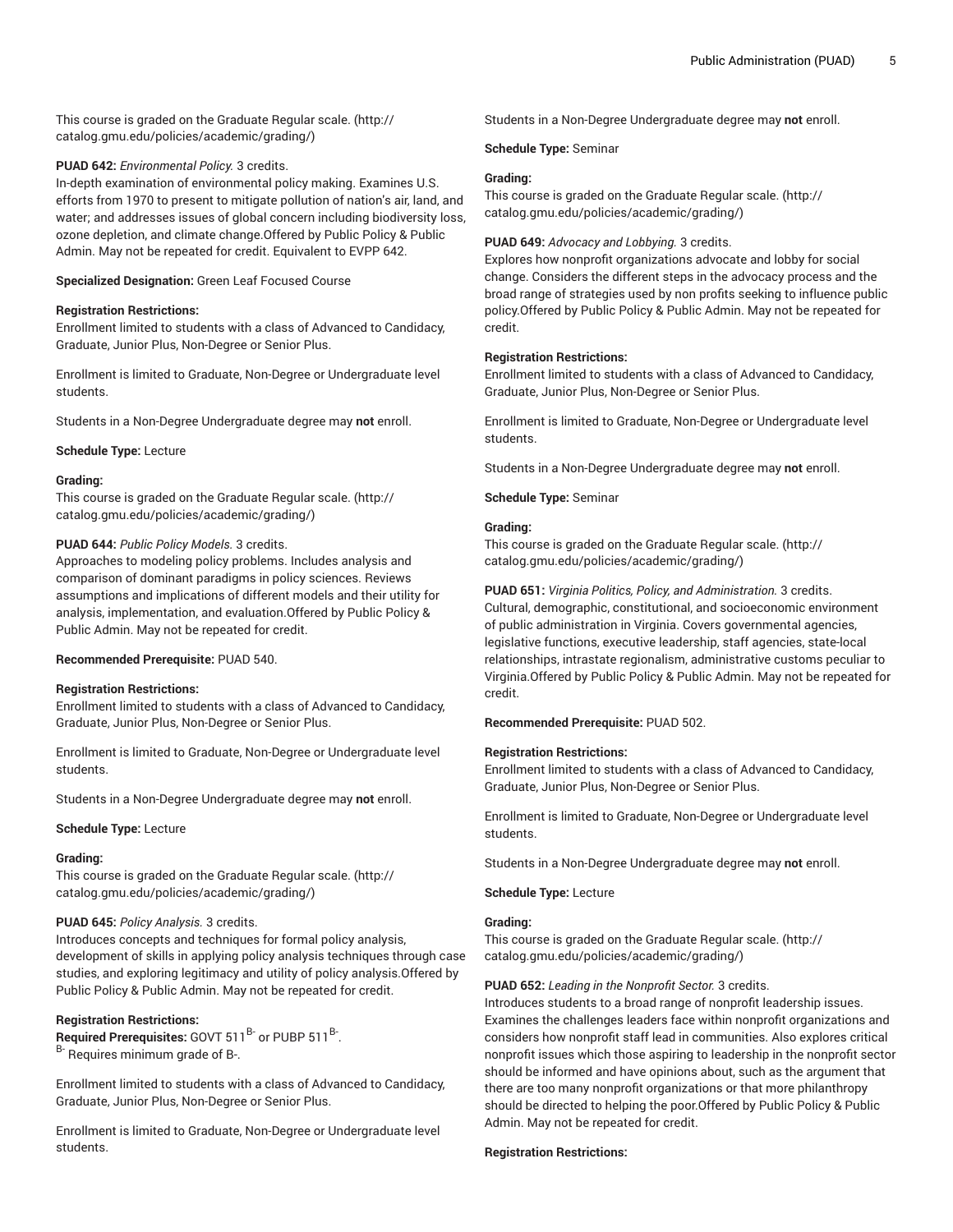Enrollment limited to students with a class of Advanced to Candidacy, Graduate, Junior Plus, Non-Degree or Senior Plus.

Enrollment is limited to Graduate, Non-Degree or Undergraduate level students.

Students in a Non-Degree Undergraduate degree may **not** enroll.

## **Schedule Type:** Seminar

## **Grading:**

This course is graded on the [Graduate Regular scale.](http://catalog.gmu.edu/policies/academic/grading/) [\(http://](http://catalog.gmu.edu/policies/academic/grading/) [catalog.gmu.edu/policies/academic/grading/\)](http://catalog.gmu.edu/policies/academic/grading/)

**PUAD 654:** *The Community, Marketing, and Public Relations.* 3 credits. Focuses on marketing concepts and communications issues of nonprofit organization as they apply to identifying market, ability to formulate public image and reputation, and capability to raise money and retain membership or volunteers.Offered by Public Policy & Public Admin. May not be repeated for credit.

**Recommended Prerequisite:** PUAD 502 or 505.

## **Registration Restrictions:**

Enrollment limited to students with a class of Advanced to Candidacy, Graduate, Junior Plus, Non-Degree or Senior Plus.

Enrollment is limited to Graduate, Non-Degree or Undergraduate level students.

Students in a Non-Degree Undergraduate degree may **not** enroll.

**Schedule Type:** Lecture

#### **Grading:**

This course is graded on the [Graduate Regular scale.](http://catalog.gmu.edu/policies/academic/grading/) [\(http://](http://catalog.gmu.edu/policies/academic/grading/) [catalog.gmu.edu/policies/academic/grading/\)](http://catalog.gmu.edu/policies/academic/grading/)

**PUAD 655:** *Nonprofit Fund Raising and Resource Development.* 3 credits. Explores how nonprofit organizations raise funds from a variety of sources, including: fees for service and other enterprise activity; federal, state, and local governments; and private donations from individuals, foundations, and corporations. Also considers how nonprofits manage the fundraising process within their organizations.Offered by Public Policy & Public Admin. May not be repeated for credit.

**Recommended Prerequisite:** PUAD 502 or 505.

#### **Registration Restrictions:**

Enrollment limited to students with a class of Advanced to Candidacy, Graduate, Junior Plus, Non-Degree or Senior Plus.

Enrollment is limited to Graduate, Non-Degree or Undergraduate level students.

Students in a Non-Degree Undergraduate degree may **not** enroll.

**Schedule Type:** Lecture

#### **Grading:**

This course is graded on the [Graduate Regular scale.](http://catalog.gmu.edu/policies/academic/grading/) [\(http://](http://catalog.gmu.edu/policies/academic/grading/) [catalog.gmu.edu/policies/academic/grading/\)](http://catalog.gmu.edu/policies/academic/grading/)

## **PUAD 657:** *Association Management.* 3 credits.

Practical application of management theory in context of professional and trade associations. Covers legal structures, tax-exempt status, and general organizational structure. Topics include volunteer management,

budgeting and accounting practices in associations, fund raising, media relations, media and event planning, and human resource management.Offered by Public Policy & Public Admin. May not be repeated for credit.

**Recommended Prerequisite:** PUAD 502 or 505.

## **Registration Restrictions:**

Enrollment limited to students with a class of Advanced to Candidacy, Graduate, Junior Plus, Non-Degree or Senior Plus.

Enrollment is limited to Graduate, Non-Degree or Undergraduate level students.

Students in a Non-Degree Undergraduate degree may **not** enroll.

**Schedule Type:** Lecture

## **Grading:**

This course is graded on the [Graduate Regular scale.](http://catalog.gmu.edu/policies/academic/grading/) ([http://](http://catalog.gmu.edu/policies/academic/grading/) [catalog.gmu.edu/policies/academic/grading/](http://catalog.gmu.edu/policies/academic/grading/))

**PUAD 658:** *Social Entrepreneurship and Social Enterprise.* 3 credits. Explores innovative approaches for addressing social problems. Organized around the steps in the entrepreneurial process: identifying social needs, formulating program strategies, mobilizing resources, managing growth tracking results, and maximizing impact.Offered by Public Policy & Public Admin. May not be repeated for credit.

## **Registration Restrictions:**

Enrollment limited to students with a class of Advanced to Candidacy, Graduate, Junior Plus, Non-Degree or Senior Plus.

Enrollment is limited to Graduate or Undergraduate level students.

Students in a Non-Degree Undergraduate degree may **not** enroll.

**Schedule Type:** Seminar

#### **Grading:**

This course is graded on the [Graduate Regular scale.](http://catalog.gmu.edu/policies/academic/grading/) ([http://](http://catalog.gmu.edu/policies/academic/grading/) [catalog.gmu.edu/policies/academic/grading/](http://catalog.gmu.edu/policies/academic/grading/))

**PUAD 659:** *Nonprofit Law, Governance, and Ethics.* 3 credits. Overview of nonprofit governance as well as basic contract, labor, and tax law issues within nonprofit corporation law. Covers relationship between board and executive, and ethics topics typical to nonprofit organizations such as self-dealing, fiduciary responsibility, and human resource issues.Offered by Public Policy & Public Admin. May not be repeated for credit.

## **Registration Restrictions:**

Enrollment limited to students with a class of Advanced to Candidacy, Graduate, Junior Plus, Non-Degree or Senior Plus.

Enrollment is limited to Graduate, Non-Degree or Undergraduate level students.

Students in a Non-Degree Undergraduate degree may **not** enroll.

**Schedule Type:** Lecture

## **Grading:**

This course is graded on the [Graduate Regular scale.](http://catalog.gmu.edu/policies/academic/grading/) ([http://](http://catalog.gmu.edu/policies/academic/grading/) [catalog.gmu.edu/policies/academic/grading/](http://catalog.gmu.edu/policies/academic/grading/))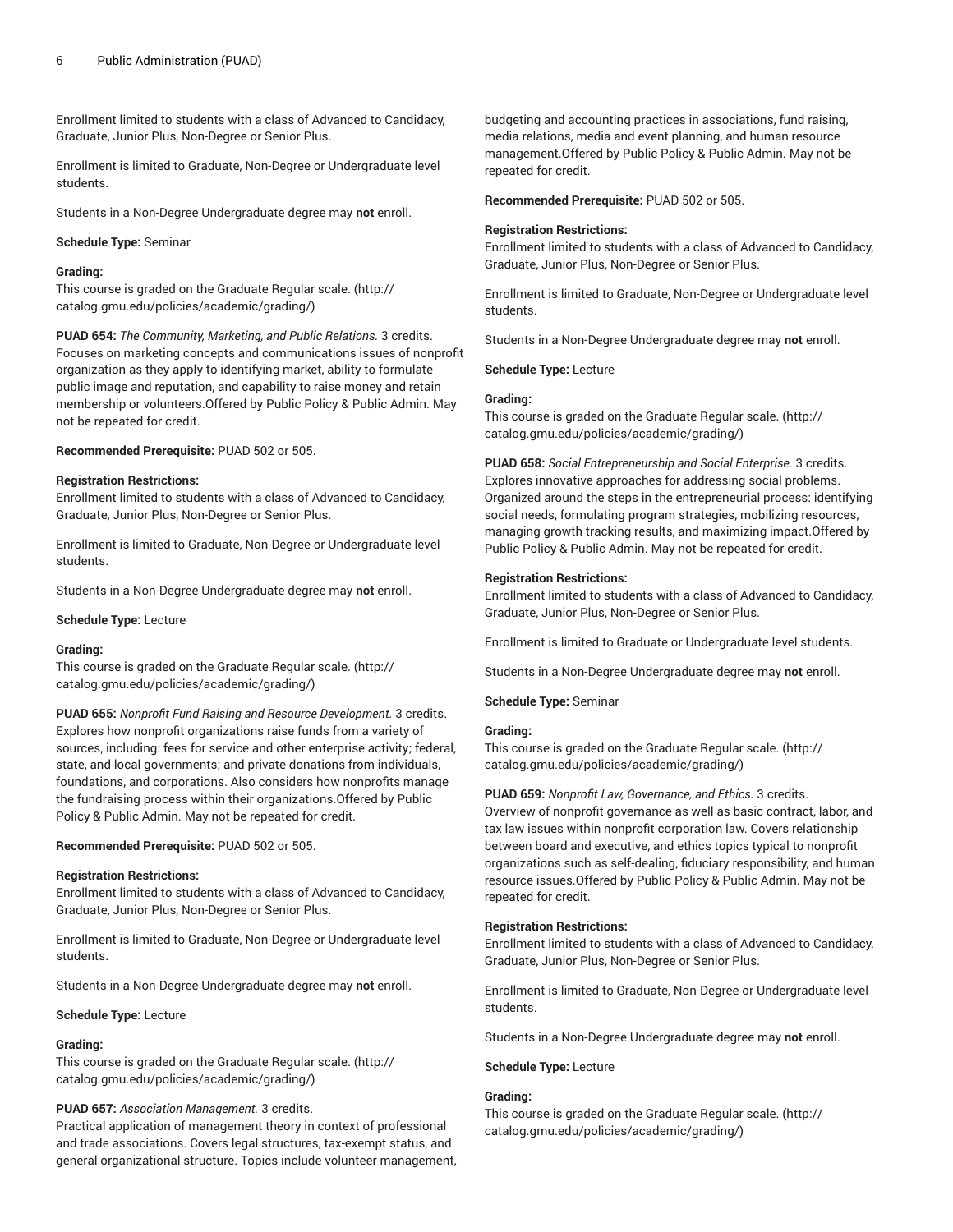**PUAD 660:** *Public and Nonprofit Accounting and Finance.* 3 credits. Studies fundamental normative debates in public and nonprofit financial management arena with focus on resulting implementation principles and techniques in governmental accounting, financial reporting, budget and revenue decisions, debt management, cash and investment management, pensions and employee benefits, and risk management.Offered by Public Policy & Public Admin. May not be repeated for credit.

**Recommended Prerequisite:** Course open only to admitted MPA or Association/ Nonprofit Management Certificate students.

#### **Registration Restrictions:**

Enrollment limited to students with a class of Advanced to Candidacy, Graduate, Junior Plus or Senior Plus.

Enrollment is limited to students with a major in Association Management, Nonprofit Management or Public Administration.

Enrollment is limited to Graduate, Non-Degree or Undergraduate level students.

Students in a Non-Degree Undergraduate degree may **not** enroll.

**Schedule Type:** Lecture

#### **Grading:**

This course is graded on the [Graduate Regular scale.](http://catalog.gmu.edu/policies/academic/grading/) [\(http://](http://catalog.gmu.edu/policies/academic/grading/) [catalog.gmu.edu/policies/academic/grading/\)](http://catalog.gmu.edu/policies/academic/grading/)

#### **PUAD 661:** *Public Budgeting Systems.* 3 credits.

Survey focusing on policy and theoretical framework of revenue and expenditure choices at all levels of government. Topics include development, theories, structure of budgeting; political, economic, and managerial aspects of public budgeting; public policy implications; and budgetary reform movements and successes and failures.Offered by Public Policy & Public Admin. May not be repeated for credit.

#### **Registration Restrictions:**

Enrollment limited to students with a class of Advanced to Candidacy, Graduate, Junior Plus, Non-Degree or Senior Plus.

Enrollment is limited to Graduate, Non-Degree or Undergraduate level students.

Students in a Non-Degree Undergraduate degree may **not** enroll.

#### **Schedule Type:** Lecture

## **Grading:**

This course is graded on the [Graduate Regular scale.](http://catalog.gmu.edu/policies/academic/grading/) [\(http://](http://catalog.gmu.edu/policies/academic/grading/) [catalog.gmu.edu/policies/academic/grading/\)](http://catalog.gmu.edu/policies/academic/grading/)

#### **PUAD 662:** *National Budgeting.* 3 credits.

Examines formulation of overall national fiscal policy and budgetary priorities through presidential and congressional budget processes, including decisions over spending and revenues.Offered by Public Policy & Public Admin. May not be repeated for credit.

## **Registration Restrictions:**

Enrollment limited to students with a class of Advanced to Candidacy, Graduate, Junior Plus, Non-Degree or Senior Plus.

Enrollment is limited to Graduate, Non-Degree or Undergraduate level students.

Students in a Non-Degree Undergraduate degree may **not** enroll.

**Schedule Type:** Lecture

## **Grading:**

This course is graded on the [Graduate Regular scale.](http://catalog.gmu.edu/policies/academic/grading/) ([http://](http://catalog.gmu.edu/policies/academic/grading/) [catalog.gmu.edu/policies/academic/grading/](http://catalog.gmu.edu/policies/academic/grading/))

## **PUAD 663:** *State and Local Budgeting.* 3 credits.

Introduces state and local government budgeting including principal actors and institutions inside and outside state and local governments that play role in budget development, appropriation, implementation, and auditing.Offered by Public Policy & Public Admin. May not be repeated for credit.

## **Registration Restrictions:**

Enrollment limited to students with a class of Advanced to Candidacy, Graduate, Junior Plus, Non-Degree or Senior Plus.

Enrollment is limited to Graduate, Non-Degree or Undergraduate level students.

Students in a Non-Degree Undergraduate degree may **not** enroll.

**Schedule Type:** Lecture

## **Grading:**

This course is graded on the [Graduate Regular scale.](http://catalog.gmu.edu/policies/academic/grading/) ([http://](http://catalog.gmu.edu/policies/academic/grading/) [catalog.gmu.edu/policies/academic/grading/](http://catalog.gmu.edu/policies/academic/grading/))

#### **PUAD 664:** *Nonprofit Financial Management.* 3 credits.

Covers nonprofit financial management with attention to conflicts between social mission and financial entrepreneurship. Topics include mission, budgeting, fund raising, commercial programs, investments, accounting and information systems, financial reporting, auditing, and internal control.Offered by Public Policy & Public Admin. May not be repeated for credit.

**Recommended Prerequisite:** Admission to MPA, certificate in association management, or certificate in nonprofit management.

#### **Registration Restrictions:**

Enrollment limited to students with a class of Advanced to Candidacy, Graduate, Junior Plus, Non-Degree or Senior Plus.

Enrollment is limited to Graduate, Non-Degree or Undergraduate level students.

Students in a Non-Degree Undergraduate degree may **not** enroll.

**Schedule Type:** Seminar

## **Grading:**

This course is graded on the [Graduate Regular scale.](http://catalog.gmu.edu/policies/academic/grading/) ([http://](http://catalog.gmu.edu/policies/academic/grading/) [catalog.gmu.edu/policies/academic/grading/](http://catalog.gmu.edu/policies/academic/grading/))

**PUAD 670:** *Human Resources Management in the Public Sector.* 3 credits. Overview of range and complexity of functions, responsibilities, and expectations of human resource staff and line managers in public sector. Focuses on human resources management in context of political, legal, and managerial systems. Human resource functions, such as hiring, performance, and development, are also presented.Offered by Public Policy & Public Admin. May not be repeated for credit.

## **Recommended Prerequisite:** PUAD 502.

**Registration Restrictions:**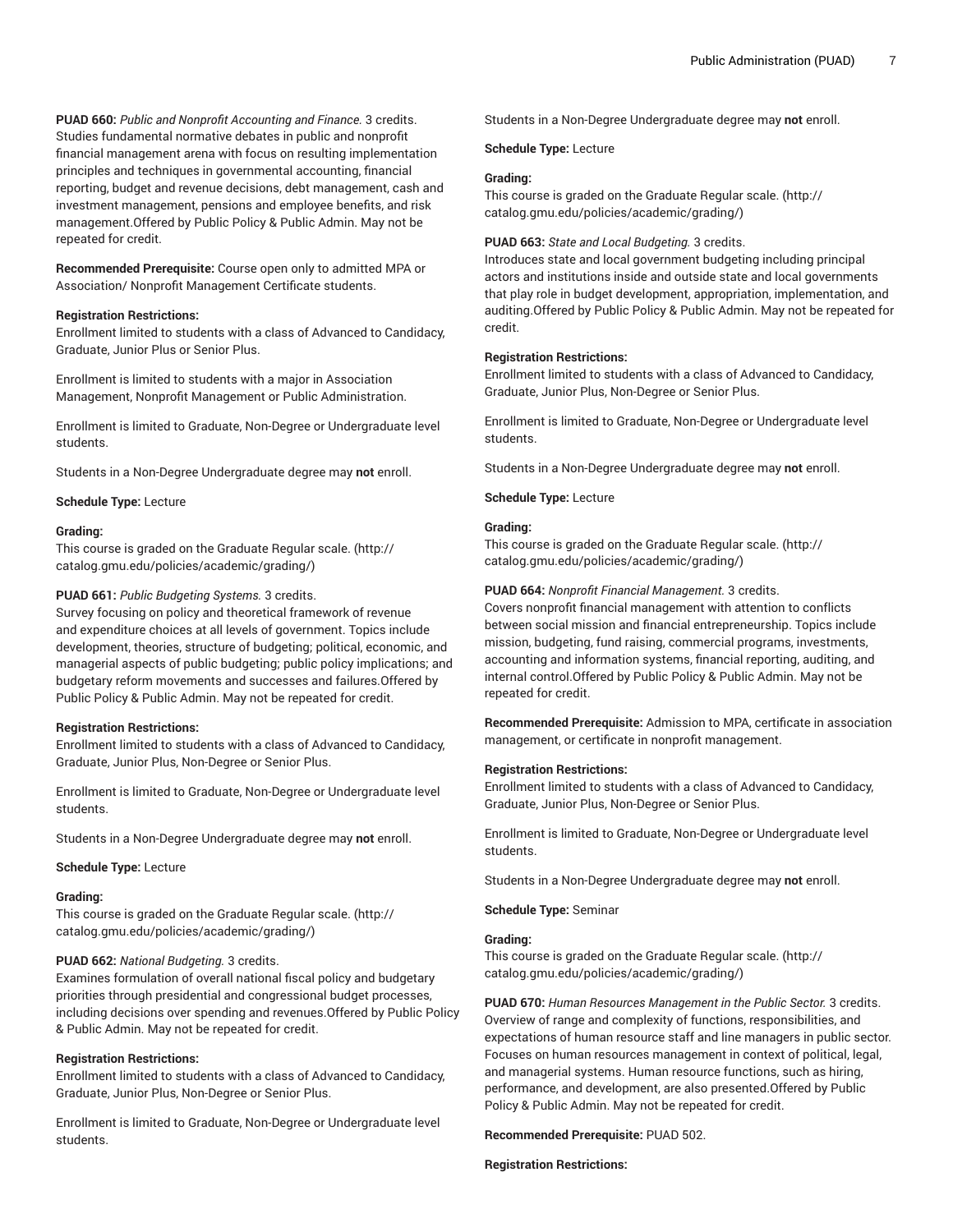Enrollment limited to students with a class of Advanced to Candidacy, Graduate, Junior Plus, Non-Degree or Senior Plus.

Enrollment is limited to Graduate, Non-Degree or Undergraduate level students.

Students in a Non-Degree Undergraduate degree may **not** enroll.

## **Schedule Type:** Lecture

## **Grading:**

This course is graded on the [Graduate Regular scale.](http://catalog.gmu.edu/policies/academic/grading/) [\(http://](http://catalog.gmu.edu/policies/academic/grading/) [catalog.gmu.edu/policies/academic/grading/\)](http://catalog.gmu.edu/policies/academic/grading/)

## **PUAD 671:** *Public Employee Labor Relations.* 3 credits.

Public employee labor relations, including unionization, representational elections, bilateral policy negotiations, administration of agreements, management rights, union and membership security, strike issue and grievance procedures, impact on public administration, and assessment of future developments.Offered by Public Policy & Public Admin. May not be repeated for credit.

#### **Registration Restrictions:**

Enrollment limited to students with a class of Advanced to Candidacy, Graduate, Junior Plus, Non-Degree or Senior Plus.

Enrollment is limited to Graduate, Non-Degree or Undergraduate level students.

Students in a Non-Degree Undergraduate degree may **not** enroll.

#### **Schedule Type:** Lecture

#### **Grading:**

This course is graded on the [Graduate Regular scale.](http://catalog.gmu.edu/policies/academic/grading/) [\(http://](http://catalog.gmu.edu/policies/academic/grading/) [catalog.gmu.edu/policies/academic/grading/\)](http://catalog.gmu.edu/policies/academic/grading/)

**PUAD 672:** *Human Resources Reforms for Public Administration.* 3 credits. Explores recent reforms in human resources management in federal, state, and local governments. Covers pay for performance systems, flexible assignment patterns, incentives for productivity, work-life balance, job design, and changes resulting from higher levels of contracting for government programs.Offered by Public Policy & Public Admin. May not be repeated for credit.

#### **Registration Restrictions:**

Enrollment limited to students with a class of Advanced to Candidacy, Graduate, Junior Plus, Non-Degree or Senior Plus.

Enrollment is limited to Graduate, Non-Degree or Undergraduate level students.

Students in a Non-Degree Undergraduate degree may **not** enroll.

#### **Schedule Type:** Seminar

## **Grading:**

This course is graded on the [Graduate Regular scale.](http://catalog.gmu.edu/policies/academic/grading/) [\(http://](http://catalog.gmu.edu/policies/academic/grading/) [catalog.gmu.edu/policies/academic/grading/\)](http://catalog.gmu.edu/policies/academic/grading/)

## **PUAD 679:** *Leadership Skills for the 21st Century.* 3 credits.

The class is premised on the belief that an individual's leadership capabilities can be enhanced by better understanding and practicing daytoday leadership skills which can be used in the workplace. The academic literature on leadership will also be discussed.Offered by Public Policy & Public Admin. May not be repeated for credit.

#### **Registration Restrictions:**

Enrollment limited to students with a class of Advanced to Candidacy, Graduate, Junior Plus, Non-Degree or Senior Plus.

Enrollment is limited to Graduate, Non-Degree or Undergraduate level students.

Students in a Non-Degree Undergraduate degree may **not** enroll.

#### **Schedule Type:** Seminar

## **Grading:**

This course is graded on the [Graduate Regular scale.](http://catalog.gmu.edu/policies/academic/grading/) ([http://](http://catalog.gmu.edu/policies/academic/grading/) [catalog.gmu.edu/policies/academic/grading/](http://catalog.gmu.edu/policies/academic/grading/))

**PUAD 680:** *Public Technology Management.* 3 credits.

Explores the implications and principles of information management technologies for public and nonprofit managers, including the role of eGovernment, citizen engagement, Web 2.0 and social media, digital service delivery, open and big data, cyber security awareness, augmented decision making through AI, the exploration of how policy and technology intersect, and how technology can be best managed through various governance models.Offered by Public Policy & Public Admin. May not be repeated for credit.

#### **Registration Restrictions:**

Enrollment limited to students with a class of Advanced to Candidacy, Graduate, Junior Plus, Non-Degree or Senior Plus.

Enrollment is limited to Graduate, Non-Degree or Undergraduate level students.

Students in a Non-Degree Undergraduate degree may **not** enroll.

#### **Schedule Type:** Lecture

#### **Grading:**

This course is graded on the [Graduate Regular scale.](http://catalog.gmu.edu/policies/academic/grading/) ([http://](http://catalog.gmu.edu/policies/academic/grading/) [catalog.gmu.edu/policies/academic/grading/](http://catalog.gmu.edu/policies/academic/grading/))

**PUAD 691:** *Justice Program Planning and Implementation.* 3 credits. Covers development and construction of organizational systems to implement government policies and programs. Emphasizes dealing with real-world challenges, constraints, and opportunities to create feasible plans, performance-monitoring systems, and secure multiple agency coordination. Applications of planning and implementation principles to actual projects in justice agencies.Offered by Public Policy & Public Admin. May not be repeated for credit.

**Recommended Prerequisite:** PUAD 502 and 509.

#### **Registration Restrictions:**

Enrollment limited to students with a class of Advanced to Candidacy, Graduate, Junior Plus, Non-Degree or Senior Plus.

Enrollment is limited to Graduate, Non-Degree or Undergraduate level students.

Students in a Non-Degree Undergraduate degree may **not** enroll.

#### **Schedule Type:** Lecture

## **Grading:**

This course is graded on the [Graduate Regular scale.](http://catalog.gmu.edu/policies/academic/grading/) ([http://](http://catalog.gmu.edu/policies/academic/grading/) [catalog.gmu.edu/policies/academic/grading/](http://catalog.gmu.edu/policies/academic/grading/))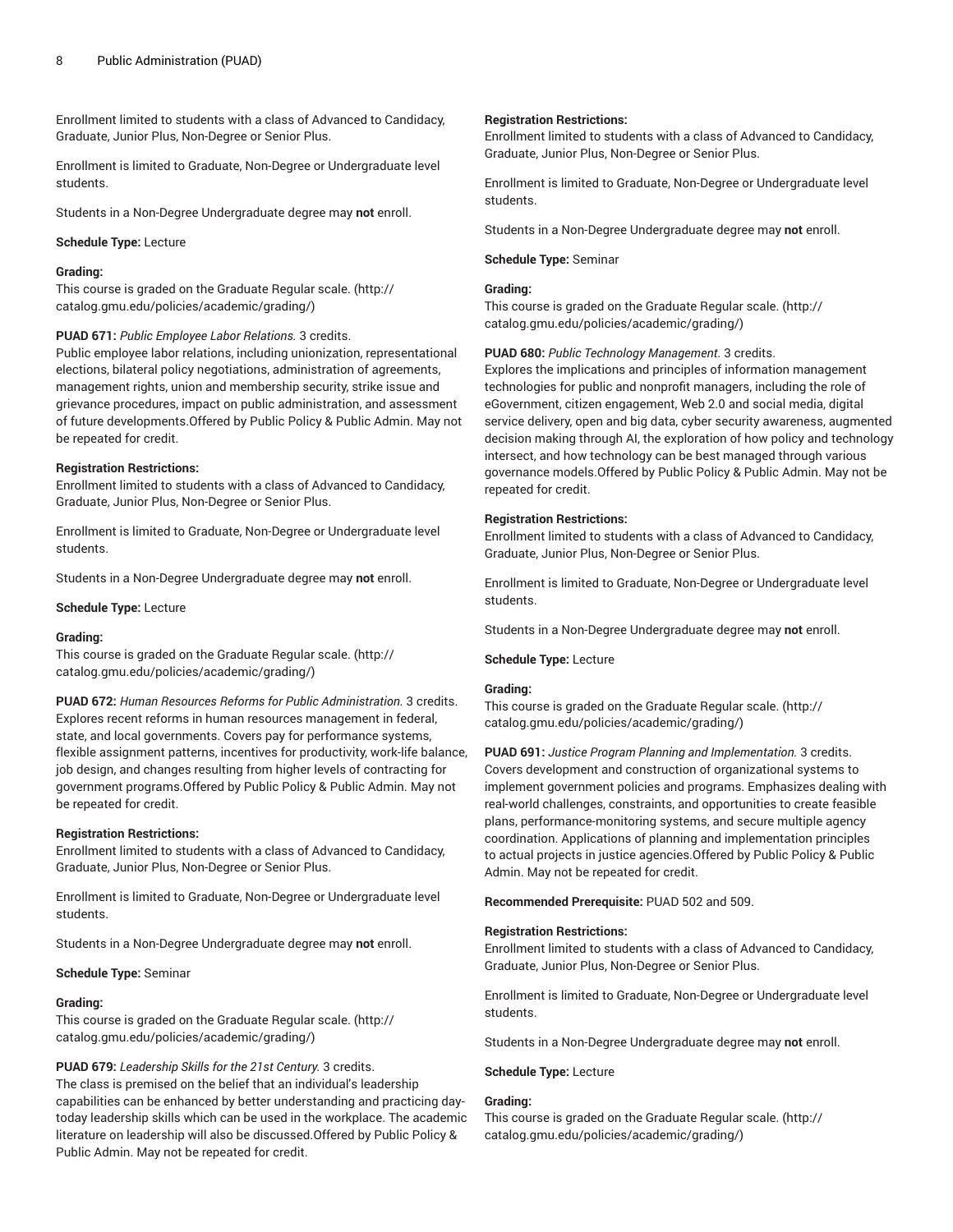# **700 Level Courses**

**PUAD 700:** *Ethics and Public Administration.* 3 credits.

Topics of ethical dimensions including constitutionalism, democratic values and traditions, standards of conduct and ethics, and conflicting values of public officials and social equity of public programs.Offered by Public Policy & Public Admin. May not be repeated for credit.

## **Registration Restrictions:**

Required Prerequisites: (PUAD 502<sup>B</sup>) and (PUAD 511<sup>B</sup>, POGO 511<sup>B</sup>, PUBP  $511^{\mathrm{B}}$  or PUAD 6 $11^{\mathrm{B}}$ ) and (PUAD 520 $^{\mathrm{B}}$  or 620 $^{\mathrm{B}}$ ) and (PUAD 540 $^{\mathrm{B}}$  or 640 $^{\mathrm{B}}$ ). <sup>B</sup> Requires minimum grade of B.

Enrollment is limited to students with a major in Nonprofit Management or Public Administration.

Enrollment is limited to Graduate or Non-Degree level students.

Students in a Non-Degree Undergraduate degree may **not** enroll.

**Schedule Type:** Lecture

## **Grading:**

This course is graded on the [Graduate Regular scale.](http://catalog.gmu.edu/policies/academic/grading/) [\(http://](http://catalog.gmu.edu/policies/academic/grading/) [catalog.gmu.edu/policies/academic/grading/\)](http://catalog.gmu.edu/policies/academic/grading/)

## **PUAD 701:** *Cross-Cultural and Ethical Dimensions of International Management.* 3 credits.

To be taken in final two semesters of MPA program. Examines normative issues in management of programs in international context. Emphasizes interplay of cultural, sociopolitical, legal, and ethical factors, and management and policy problems arising from conflicting goals, values, and inequities among nations and regions.Offered by Public Policy & Public Admin. May not be repeated for credit.

**Recommended Prerequisite:** To be taken during final semester of student's MPA program.

## **Registration Restrictions:**

Enrollment is limited to Graduate or Non-Degree level students.

Students in a Non-Degree Undergraduate degree may **not** enroll.

## **Schedule Type:** Lecture

## **Grading:**

This course is graded on the [Graduate Regular scale.](http://catalog.gmu.edu/policies/academic/grading/) [\(http://](http://catalog.gmu.edu/policies/academic/grading/) [catalog.gmu.edu/policies/academic/grading/\)](http://catalog.gmu.edu/policies/academic/grading/)

## **PUAD 703:** *Collaborative Public Management.* 3 credits.

Examines design and management of public service programs relying on various levels of government, the nonprofit and private sectors for delivery, with focus on organizational networks, their management, and tools (e.g., contracts, grants, loans, regulation, and tax credits).Offered by Public Policy & Public Admin. May not be repeated for credit.

## **Registration Restrictions:**

Required Prerequisites: (PUAD 502<sup>B</sup>) and (PUAD 511<sup>B</sup>, POGO 511<sup>B</sup>, PUBP  $511^{\mathrm{B}}$  or PUAD 6 $11^{\mathrm{B}}$ ) and (PUAD 520 $^{\mathrm{B}}$  or 620 $^{\mathrm{B}}$ ) and (PUAD 540 $^{\mathrm{B}}$  or 640 $^{\mathrm{B}}$ ). <sup>B</sup> Requires minimum grade of B.

Enrollment is limited to Graduate or Non-Degree level students.

Students in a Non-Degree Undergraduate degree may **not** enroll.

**Schedule Type:** Seminar

## **Grading:**

This course is graded on the [Graduate Regular scale.](http://catalog.gmu.edu/policies/academic/grading/) ([http://](http://catalog.gmu.edu/policies/academic/grading/) [catalog.gmu.edu/policies/academic/grading/](http://catalog.gmu.edu/policies/academic/grading/))

#### **PUAD 720:** *Performance Measurement.* 3 credits.

Methods used by managers to systematically assess performance. Includes practical tools such as focus groups, survey research, cost/ benefit analysis, benchmarking, and comparison methods for revealing outcomes and impacts. Prepares managers to use information more effectively in developing programs and services and formulating policy, and covers reporting techniques to communicate performance results.Offered by Public Policy & Public Admin. May not be repeated for credit.

## **Registration Restrictions:**

Enrollment is limited to Graduate or Non-Degree level students.

Students in a Non-Degree Undergraduate degree may **not** enroll.

**Schedule Type:** Lecture

## **Grading:**

This course is graded on the [Graduate Regular scale.](http://catalog.gmu.edu/policies/academic/grading/) ([http://](http://catalog.gmu.edu/policies/academic/grading/) [catalog.gmu.edu/policies/academic/grading/](http://catalog.gmu.edu/policies/academic/grading/))

**PUAD 727:** *Seminar in Risk Assessment and Decision Making.* 3 credits. Examines decision making under risk and uncertainty. Readings introduce major intellectual perspectives on topic and are drawn from variety of disciplines, including biology, economics, law, and psychology. Emphasizes making actual decisions under uncertainty.Offered by Public Policy & Public Admin. May not be repeated for credit.

**Recommended Prerequisite:** 12 graduate credits.

## **Registration Restrictions:**

Enrollment is limited to Graduate or Non-Degree level students.

Students in a Non-Degree Undergraduate degree may **not** enroll.

**Schedule Type:** Seminar

#### **Grading:**

This course is graded on the [Graduate Regular scale.](http://catalog.gmu.edu/policies/academic/grading/) ([http://](http://catalog.gmu.edu/policies/academic/grading/) [catalog.gmu.edu/policies/academic/grading/](http://catalog.gmu.edu/policies/academic/grading/))

#### **PUAD 729:** *Issues in Public Management.* 3 credits.

Current issues in management of public organizations in contemporary American government. Includes practical applications of theories and analysis to managerial problems. Emphasizes competence in improving management in selected government settings. Notes: May be repeated for credit when topic is different.Offered by Public Policy & Public Admin. May be repeated within the term.

**Specialized Designation:** Topic Varies

**Recommended Prerequisite:** PUAD 502 and 9 graduate credits.

## **Registration Restrictions:**

Enrollment is limited to Graduate or Non-Degree level students.

Students in a Non-Degree Undergraduate degree may **not** enroll.

**Schedule Type:** Lec/Sem #1, Lec/Sem #2, Lec/Sem #3, Lec/Sem #4, Lec/ Sem #5, Lec/Sem #6, Lec/Sem #7, Lec/Sem #8, Lec/Sem #9, Lecture, Sem/Lec #10, Sem/Lec #11, Sem/Lec #12, Sem/Lec #13, Sem/Lec #14, Sem/Lec #15, Sem/Lec #16, Sem/Lec #17, Sem/Lec #18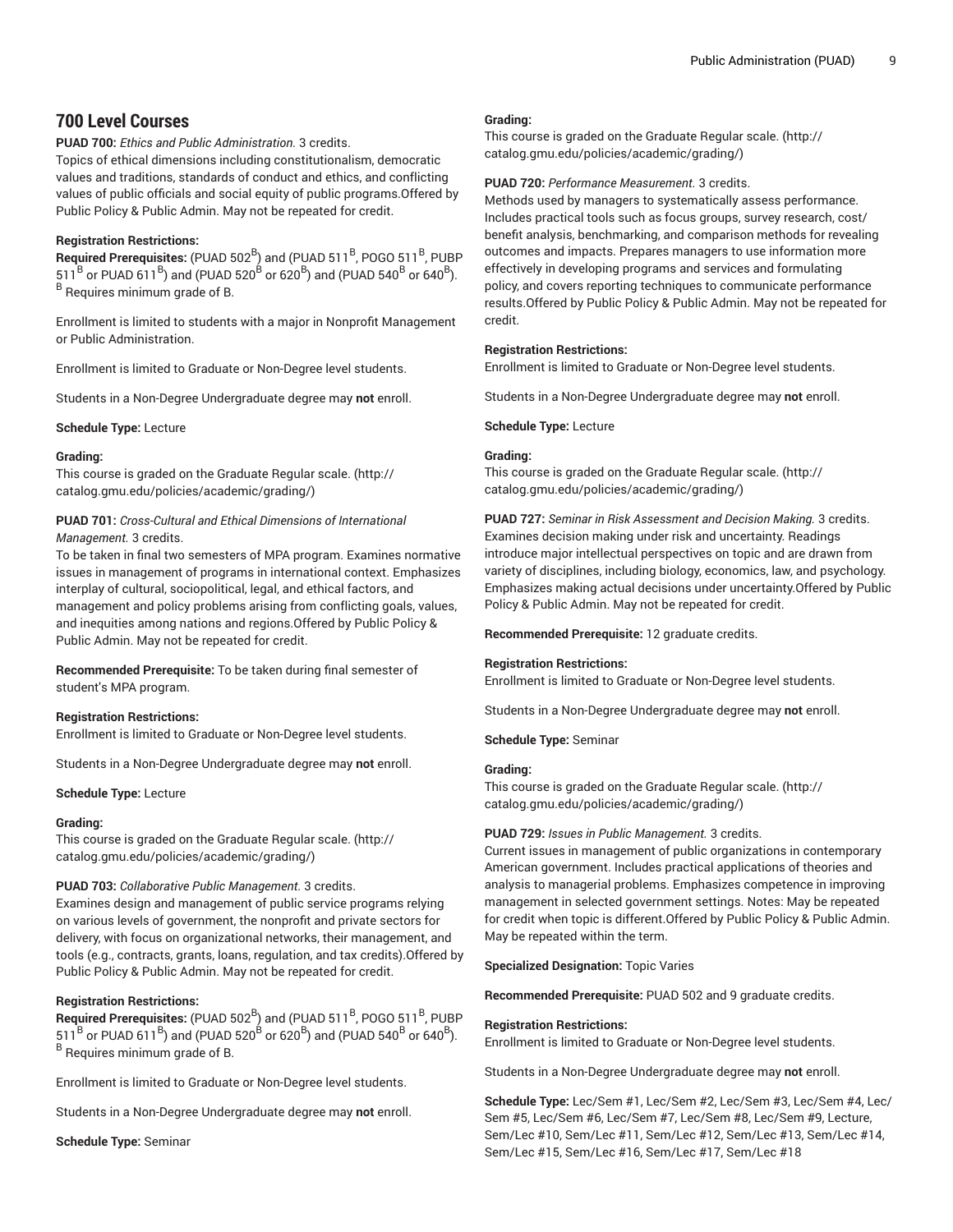## **Grading:**

This course is graded on the [Graduate Regular scale.](http://catalog.gmu.edu/policies/academic/grading/) [\(http://](http://catalog.gmu.edu/policies/academic/grading/) [catalog.gmu.edu/policies/academic/grading/\)](http://catalog.gmu.edu/policies/academic/grading/)

**PUAD 730:** *Professional Development Workshop.* 1-3 credits. Explores external and internal factors reshaping public and nonprofit organizations. Investigates processes and techniques that managers and staff can use to respond to rapid environmental change. Emphasizes case studies and application of techniques and processes.Offered by Public Policy & Public Admin. May be repeated within the term for a maximum 12 credits.

## **Specialized Designation:** Topic Varies

## **Registration Restrictions:**

Enrollment is limited to Graduate or Non-Degree level students.

Students in a Non-Degree Undergraduate degree may **not** enroll.

**Schedule Type:** Lec/Sem #1, Lec/Sem #2, Lec/Sem #3, Lec/Sem #4, Lec/ Sem #5, Lec/Sem #6, Lec/Sem #7, Lec/Sem #8, Lec/Sem #9, Lecture, Sem/Lec #10, Sem/Lec #11, Sem/Lec #12, Sem/Lec #13, Sem/Lec #14, Sem/Lec #15, Sem/Lec #16, Sem/Lec #17, Sem/Lec #18

## **Grading:**

This course is graded on the [Graduate Regular scale.](http://catalog.gmu.edu/policies/academic/grading/) [\(http://](http://catalog.gmu.edu/policies/academic/grading/) [catalog.gmu.edu/policies/academic/grading/\)](http://catalog.gmu.edu/policies/academic/grading/)

**PUAD 731:** *Homeland/Transportation Security Administration.* 3 credits. Examines the terrorist attacks of 9/11, the vulnerabilities of the aviation security system at that time, reasons why elected leaders and officials did not act more decisively to improve security before 9/11, and the policy and administration responses to the 9/11 attacks, including the creation of the Transportation Security Administration and the Department of Homeland Security. Includes the development of radical Islam and the rise of Osama bin Laden and Al Qaeda.Offered by Public Policy & Public Admin. May not be repeated for credit.

## **Registration Restrictions:**

Enrollment is limited to Graduate or Non-Degree level students.

Students in a Non-Degree Undergraduate degree may **not** enroll.

## **Schedule Type:** Seminar

## **Grading:**

This course is graded on the [Graduate Regular scale.](http://catalog.gmu.edu/policies/academic/grading/) [\(http://](http://catalog.gmu.edu/policies/academic/grading/) [catalog.gmu.edu/policies/academic/grading/\)](http://catalog.gmu.edu/policies/academic/grading/)

## **PUAD 738:** *Issues in International Security.* 3 credits.

Examines issues of topical interest in general area of international security. Possible topics include nuclear strategy, disarmament, American defense policy, and international terrorism. Notes: May be repeated for credit when topic is different.Offered by Public Policy & Public Admin. May be repeated within the term.

**Specialized Designation:** Topic Varies

**Recommended Prerequisite:** PUAD 504 and 9 graduate credits.

## **Registration Restrictions:**

Enrollment is limited to Graduate or Non-Degree level students.

Students in a Non-Degree Undergraduate degree may **not** enroll.

**Schedule Type:** Lec/Sem #1, Lec/Sem #2, Lec/Sem #3, Lec/Sem #4, Lec/ Sem #5, Lec/Sem #6, Lec/Sem #7, Lec/Sem #8, Lec/Sem #9, Lecture, Sem/Lec #10, Sem/Lec #11, Sem/Lec #12, Sem/Lec #13, Sem/Lec #14, Sem/Lec #15, Sem/Lec #16, Sem/Lec #17, Sem/Lec #18

## **Grading:**

This course is graded on the [Graduate Regular scale.](http://catalog.gmu.edu/policies/academic/grading/) ([http://](http://catalog.gmu.edu/policies/academic/grading/) [catalog.gmu.edu/policies/academic/grading/](http://catalog.gmu.edu/policies/academic/grading/))

**PUAD 739:** *Issues in International Management.* 3 credits.

Examines significant current issues in public international management. Emphasizes practical applications of theories and analysis of problems in public international management arena, and competence in improving management practices in international management settings. Notes: May be repeated for credit when topic is different.Offered by Public Policy & Public Admin. May be repeated within the term.

**Specialized Designation:** Topic Varies

**Recommended Prerequisite:** PUAD 502 and 9 graduate credits.

## **Registration Restrictions:**

Enrollment is limited to Graduate or Non-Degree level students.

Students in a Non-Degree Undergraduate degree may **not** enroll.

**Schedule Type:** Lec/Sem #1, Lec/Sem #2, Lec/Sem #3, Lec/Sem #4, Lec/ Sem #5, Lec/Sem #6, Lec/Sem #7, Lec/Sem #8, Lec/Sem #9, Lecture, Sem/Lec #10, Sem/Lec #11, Sem/Lec #12, Sem/Lec #13, Sem/Lec #14, Sem/Lec #15, Sem/Lec #16, Sem/Lec #17, Sem/Lec #18

## **Grading:**

This course is graded on the [Graduate Regular scale.](http://catalog.gmu.edu/policies/academic/grading/) ([http://](http://catalog.gmu.edu/policies/academic/grading/) [catalog.gmu.edu/policies/academic/grading/](http://catalog.gmu.edu/policies/academic/grading/))

## **PUAD 749:** *Issues in Public Policy.* 3 credits.

Examines significant issues in public policy in contemporary American government. Emphasizes practical applications of theories and analysis to policy problems, and competence in improving policy analysis in selected government settings.Offered by Public Policy & Public Admin. May be repeated within the term.

**Specialized Designation:** Topic Varies

**Recommended Prerequisite:** PUAD 502 and 9 graduate credits.

## **Registration Restrictions:**

Enrollment is limited to Graduate or Non-Degree level students.

Students in a Non-Degree Post-Baccalaureate or Non-Degree Undergraduate degrees may **not** enroll.

**Schedule Type:** Lec/Sem #1, Lec/Sem #2, Lec/Sem #3, Lec/Sem #4, Lec/ Sem #5, Lec/Sem #6, Lec/Sem #7, Lec/Sem #8, Lec/Sem #9, Lecture, Sem/Lec #10, Sem/Lec #11, Sem/Lec #12, Sem/Lec #13, Sem/Lec #14, Sem/Lec #15, Sem/Lec #16, Sem/Lec #17, Sem/Lec #18

## **Grading:**

This course is graded on the [Graduate Regular scale.](http://catalog.gmu.edu/policies/academic/grading/) ([http://](http://catalog.gmu.edu/policies/academic/grading/) [catalog.gmu.edu/policies/academic/grading/](http://catalog.gmu.edu/policies/academic/grading/))

**PUAD 750:** *Federalism and Intergovernmental Relations.* 3 credits. Examines broad trends in governance, including theory and practice of federalism, with particular focus on intergovernmental relations and changing roles of federal, state, and local governments. May include privatization, devolution, mandating, regulatory reform, and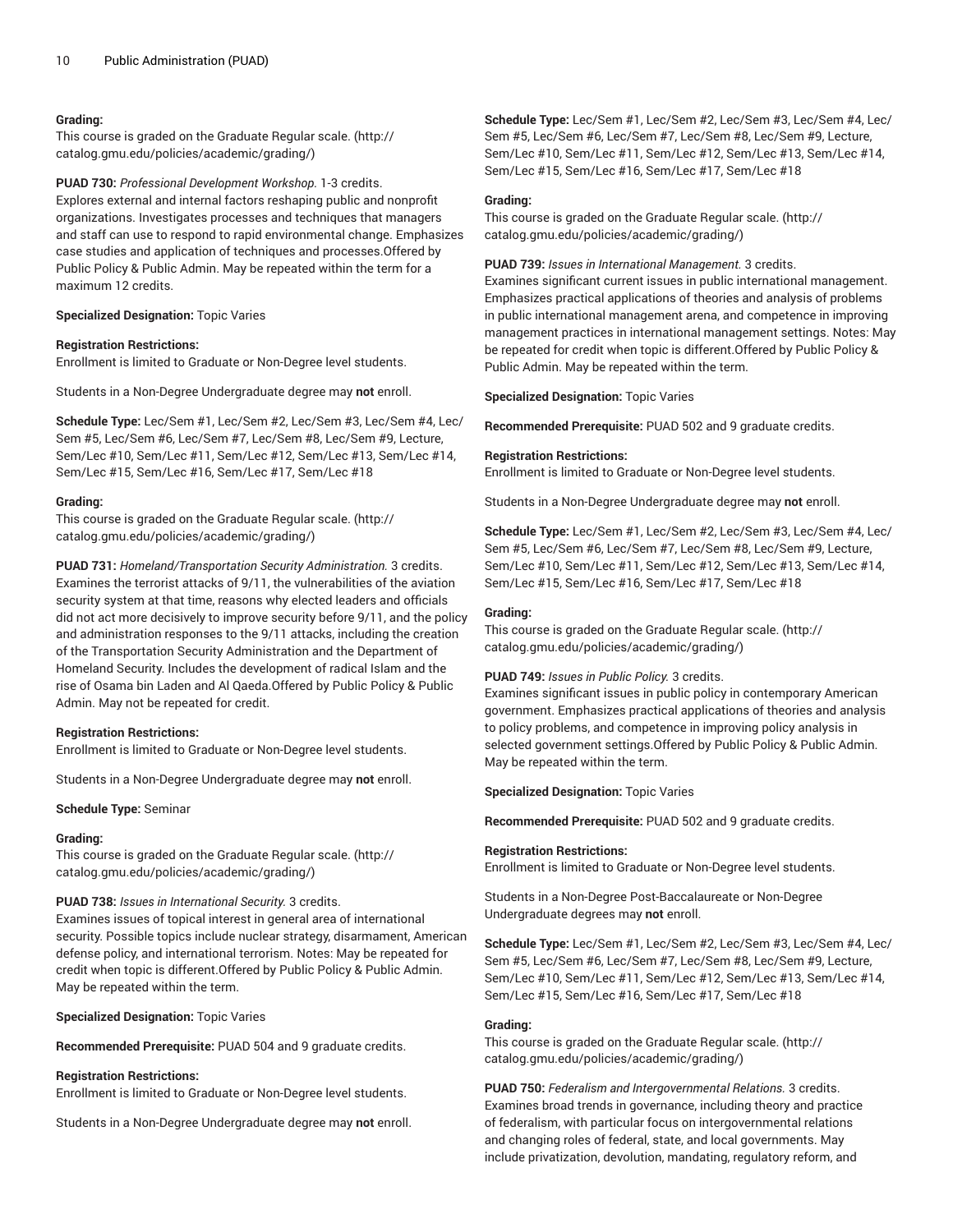comprehensive federalism reform.Offered by Public Policy & Public Admin. May not be repeated for credit.

**Recommended Prerequisite:** PUAD 502 and 9 graduate credits.

#### **Registration Restrictions:**

Enrollment is limited to Graduate or Non-Degree level students.

Students in a Non-Degree Undergraduate degree may **not** enroll.

#### **Schedule Type:** Seminar

## **Grading:**

This course is graded on the [Graduate Regular scale.](http://catalog.gmu.edu/policies/academic/grading/) [\(http://](http://catalog.gmu.edu/policies/academic/grading/) [catalog.gmu.edu/policies/academic/grading/\)](http://catalog.gmu.edu/policies/academic/grading/)

## **PUAD 758:** *Environmental Politics.* 3 credits.

Evolution and current state of environmental policy making. Includes history, strengths, and weaknesses of key U.S. environmental laws and central international environmental agreements. Introduces analytical approaches, including cost-benefit and risk analysis. Discusses economic incentives and normative considerations.Offered by Public Policy & Public Admin. May not be repeated for credit.

#### **Registration Restrictions:**

Enrollment is limited to Graduate or Non-Degree level students.

Students in a Non-Degree Undergraduate degree may **not** enroll.

**Schedule Type:** Lecture

#### **Grading:**

This course is graded on the [Graduate Regular scale.](http://catalog.gmu.edu/policies/academic/grading/) [\(http://](http://catalog.gmu.edu/policies/academic/grading/) [catalog.gmu.edu/policies/academic/grading/\)](http://catalog.gmu.edu/policies/academic/grading/)

**PUAD 759:** *Issues in Local Government Administration.* 3 credits. Management and policy formulation in American local governments. Addresses environments, institutions, and actors involved. Examines contemporary problems such as education, criminal justice, transportation, land use, economic development, and environmental impact. Notes: May be repeated with different topic.Offered by Public Policy & Public Admin. May be repeated within the term.

**Specialized Designation:** Topic Varies

**Recommended Prerequisite:** PUAD 502 and 9 graduate credits.

#### **Registration Restrictions:**

Enrollment is limited to Graduate or Non-Degree level students.

Students in a Non-Degree Undergraduate degree may **not** enroll.

**Schedule Type:** Lec/Sem #1, Lec/Sem #2, Lec/Sem #3, Lec/Sem #4, Lec/ Sem #5, Lec/Sem #6, Lec/Sem #7, Lec/Sem #8, Lec/Sem #9, Lecture, Sem/Lec #10, Sem/Lec #11, Sem/Lec #12, Sem/Lec #13, Sem/Lec #14, Sem/Lec #15, Sem/Lec #16, Sem/Lec #17, Sem/Lec #18

## **Grading:**

This course is graded on the [Graduate Regular scale.](http://catalog.gmu.edu/policies/academic/grading/) [\(http://](http://catalog.gmu.edu/policies/academic/grading/) [catalog.gmu.edu/policies/academic/grading/\)](http://catalog.gmu.edu/policies/academic/grading/)

**PUAD 769:** *Issues in Public Financial Management.* 3 credits. Current issues in budgeting and financial management in contemporary American government. Emphasizes practical applications of administration and management issues and policy choices at all levels of government. Notes: May be repeated for credit when topic is

different.Offered by Public Policy & Public Admin. May be repeated within the term for a maximum 15 credits.

**Specialized Designation:** Topic Varies

**Recommended Prerequisite:** PUAD 502 and 9 graduate credits.

#### **Registration Restrictions:**

Enrollment is limited to Graduate or Non-Degree level students.

Students in a Non-Degree Undergraduate degree may **not** enroll.

**Schedule Type:** Lec/Sem #1, Lec/Sem #2, Lec/Sem #3, Lec/Sem #4, Lec/ Sem #5, Lec/Sem #6, Lec/Sem #7, Lec/Sem #8, Lec/Sem #9, Lecture, Sem/Lec #10, Sem/Lec #11, Sem/Lec #12, Sem/Lec #13, Sem/Lec #14, Sem/Lec #15, Sem/Lec #16, Sem/Lec #17, Sem/Lec #18

## **Grading:**

This course is graded on the [Graduate Regular scale.](http://catalog.gmu.edu/policies/academic/grading/) ([http://](http://catalog.gmu.edu/policies/academic/grading/) [catalog.gmu.edu/policies/academic/grading/](http://catalog.gmu.edu/policies/academic/grading/))

**PUAD 781:** *Information Management: Technology and Policy.* 3 credits. Examines challenges that organizations encounter as they move to a more technologically sophisticated information and communication environment. Studies organizational policy issues evolving from new technologies, including privacy, security, authentication, content control, intellectual property, and taxation, focusing on effectiveness of previous policy solutions and analyzing proposed solutions.Offered by Public Policy & Public Admin. May not be repeated for credit.

**Recommended Prerequisite:** PUAD 680 or Permission of Instructor.

#### **Registration Restrictions:**

Enrollment is limited to Graduate or Non-Degree level students.

Students in a Non-Degree Undergraduate degree may **not** enroll.

**Schedule Type:** Lecture

## **Grading:**

This course is graded on the [Graduate Regular scale.](http://catalog.gmu.edu/policies/academic/grading/) ([http://](http://catalog.gmu.edu/policies/academic/grading/) [catalog.gmu.edu/policies/academic/grading/](http://catalog.gmu.edu/policies/academic/grading/))

**PUAD 790:** *Justice Organization and Administration.* 3 credits. Examines organization and administration of justice and security organizations. Covers organization theory and behavior as applied to justice and security organizations. Offered by Public Policy & Public Admin. May not be repeated for credit. Equivalent to CRIM 740.

## **Registration Restrictions:**

Enrollment is limited to Graduate or Non-Degree level students.

Students in a Non-Degree Undergraduate degree may **not** enroll.

**Schedule Type:** Seminar

#### **Grading:**

This course is graded on the [Graduate Regular scale.](http://catalog.gmu.edu/policies/academic/grading/) ([http://](http://catalog.gmu.edu/policies/academic/grading/) [catalog.gmu.edu/policies/academic/grading/](http://catalog.gmu.edu/policies/academic/grading/))

## **PUAD 791:** *Justice Program Evaluation.* 3 credits.

Practical exploration of assessment techniques used to study need for and consequences of justice programs and policies. Covers needs assessments, process, and impact evaluations. Includes design and measurement issues for assessing performance of justice programs, and interpreting and presenting results. Emphasizes designing program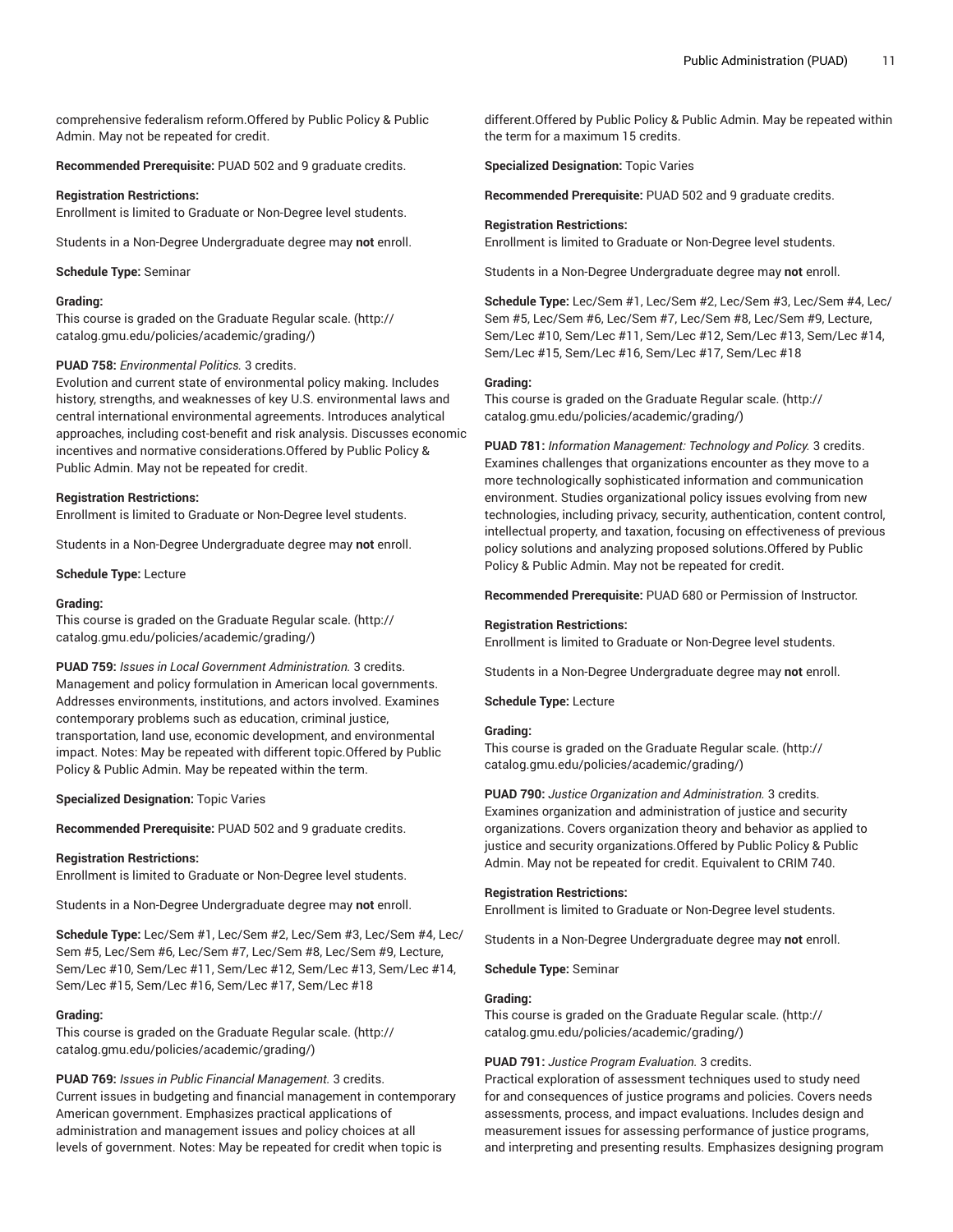evaluation for justice agency.Offered by Public Policy & Public Admin. May not be repeated for credit. Equivalent to CRIM 781.

**Recommended Prerequisite:** PUAD 511 and 612.

## **Registration Restrictions:**

Enrollment is limited to Graduate or Non-Degree level students.

Students in a Non-Degree Undergraduate degree may **not** enroll.

**Schedule Type:** Seminar

## **Grading:**

This course is graded on the [Graduate Regular scale.](http://catalog.gmu.edu/policies/academic/grading/) [\(http://](http://catalog.gmu.edu/policies/academic/grading/) [catalog.gmu.edu/policies/academic/grading/\)](http://catalog.gmu.edu/policies/academic/grading/)

## **PUAD 792:** *Advanced Seminar in Applied Public Administration Research.* 3 credits.

An applied research experience. Students will apply skills in problem definition, issue framing, collection of data and information, interviewing, selection and analysis of alternatives, presentation of findings and recommendations, design of implementation tools and administrative procedures and organizations, report writing and oral presentation to policymakers.Offered by Public Policy & Public Admin. May not be repeated for credit.

**Recommended Prerequisite:** 30 PUAD credits and permission of instructor.

## **Registration Restrictions:**

Enrollment is limited to Graduate or Non-Degree level students.

Students in a Non-Degree Undergraduate degree may **not** enroll.

**Schedule Type:** Seminar

## **Grading:**

This course is graded on the [Graduate Regular scale.](http://catalog.gmu.edu/policies/academic/grading/) [\(http://](http://catalog.gmu.edu/policies/academic/grading/) [catalog.gmu.edu/policies/academic/grading/\)](http://catalog.gmu.edu/policies/academic/grading/)

**PUAD 793:** *Conduct of Justice Organizations at the Street Level.* 3 credits. Explores how justice organizations behave at lowest levels, where service is delivered and discretion is greatest. Includes suspects, victims, witnesses, police officers, prison guards, parole officers, attorneys, and others who interact with the justice system.Offered by Public Policy & Public Admin. May not be repeated for credit. Equivalent to CRIM 741.

**Recommended Prerequisite:** CRIM 740/PUAD 790 or permission of instructor.

## **Registration Restrictions:**

Enrollment is limited to Graduate or Non-Degree level students.

Students in a Non-Degree Undergraduate degree may **not** enroll.

**Schedule Type:** Seminar

## **Grading:**

This course is graded on the [Graduate Regular scale.](http://catalog.gmu.edu/policies/academic/grading/) [\(http://](http://catalog.gmu.edu/policies/academic/grading/) [catalog.gmu.edu/policies/academic/grading/\)](http://catalog.gmu.edu/policies/academic/grading/)

## **PUAD 794:** *Internship.* 3 credits.

Open only to MPA students. Contact internship coordinator one semester before enrollment. Credit determined by the department.Offered by Public Policy & Public Admin. May be repeated within the term for a maximum 6 credits.

**Specialized Designation:** Topic Varies

**Recommended Prerequisite:** 12 PUAD credits or permission of instructor. Open only to MPA students. Enrollment is controlled. See http:// pia.gmu.edu/internships for registration application.

## **Registration Restrictions:**

Enrollment is limited to Graduate or Non-Degree level students.

Students in a Non-Degree Undergraduate degree may **not** enroll.

**Schedule Type:** Internship

## **Grading:**

This course is graded on the [Satisfactory/No](http://catalog.gmu.edu/policies/academic/grading/) Credit scale. [\(http://](http://catalog.gmu.edu/policies/academic/grading/) [catalog.gmu.edu/policies/academic/grading/](http://catalog.gmu.edu/policies/academic/grading/))

**PUAD 795:** *Leadership in Justice and Security Organizations.* 3 credits. Examines leadership theories, and explores fundamental questions about leadership in justice and security organizations today.Offered by Public Policy & Public Admin. May not be repeated for credit.

**Recommended Prerequisite:** CRIM 740, PUAD 790, or permission of instructor.

## **Registration Restrictions:**

Enrollment is limited to Graduate or Non-Degree level students.

Students in a Non-Degree Undergraduate degree may **not** enroll.

**Schedule Type:** Seminar

#### **Grading:**

This course is graded on the [Graduate Regular scale.](http://catalog.gmu.edu/policies/academic/grading/) ([http://](http://catalog.gmu.edu/policies/academic/grading/) [catalog.gmu.edu/policies/academic/grading/](http://catalog.gmu.edu/policies/academic/grading/))

**PUAD 797:** *Changing Justice and Security Organizations.* 3 credits. Examines challenges of changing justice organizations, how changes have been successfully and unsuccessfully implemented in the past, and what change strategies appear to be most effective.Offered by Public Policy & Public Admin. May not be repeated for credit.

**Recommended Prerequisite:** CRIM 740, PUAD 790, or permission of instructor.

## **Registration Restrictions:**

Enrollment is limited to Graduate or Non-Degree level students.

Students in a Non-Degree Undergraduate degree may **not** enroll.

**Schedule Type:** Seminar

## **Grading:**

This course is graded on the [Graduate Regular scale.](http://catalog.gmu.edu/policies/academic/grading/) ([http://](http://catalog.gmu.edu/policies/academic/grading/) [catalog.gmu.edu/policies/academic/grading/](http://catalog.gmu.edu/policies/academic/grading/))

# **800 Level Courses**

## **PUAD 821:** *Doctoral Seminar in Theories of Organization and Bureaucracy.* 3 credits.

Examines key issues in organization theory and behavior. Issues include organization design; interorganizational coordination, intelligence and decision-making systems; leadership and motivation theories; and theories or organizations as agents of political and social change. Uses case studies.Offered by Public Policy & Public Admin. May not be repeated for credit.